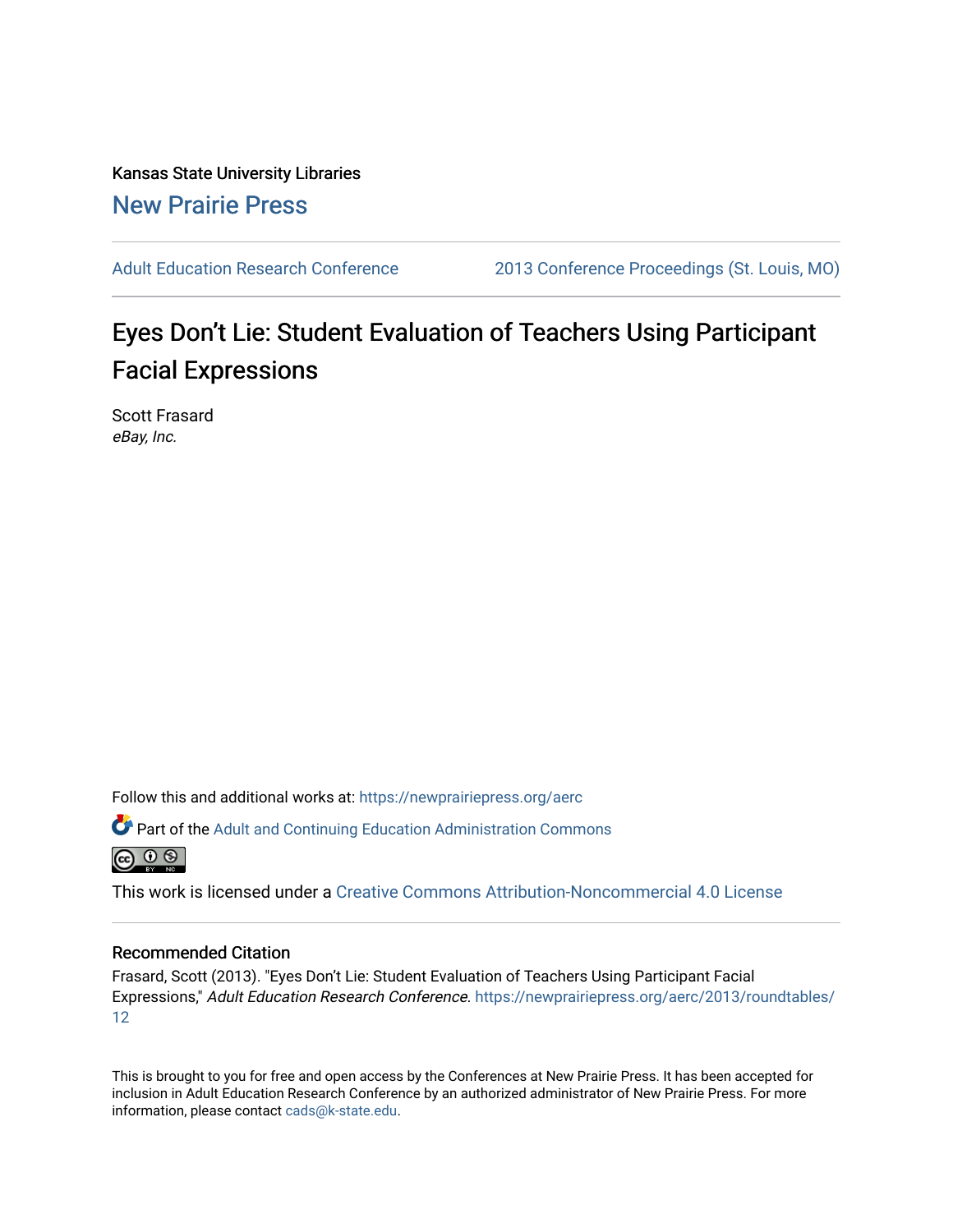## **Eyes Don't Lie: Student Evaluation of Teachers Using Participant Facial Expressions**

Scott Frasard, eBay, Inc., USA

**Abstract:** Organizations' training departments must continue to find ways to demonstrate their contribution. Very frequently, this is accomplished with satisfaction surveys. While only one piece of the effectiveness puzzle, it is affected by response rates and data accuracy. A potential solution to both challenges may lie in a measure of learners' emotional state as a proxy for satisfaction.

#### **Introduction**

Training effectiveness evaluations take place according to many models, one of which is Phillips' (1997) five-level model. According to this model, level one evaluations measure learner reaction, level two measures learner achievement, level three measures transfer of training, level four measures training impact on the organization, and level five measures return on investment. Typically, level one evaluations use post-course surveys whereby participants provide data on the training. Results can be inaccurate due to poor instrument design, low response rates, and participant readability issues (Russ-Eft & Preskill, 2009). A proposed alternative to overcome these limitations is the use of facial expressions during training sessions. A window to the emotional state of a person, facial expressions happen without our need to tell ourselves how we feel and how to display this emotion to others (Dursun, Emül, & Gençöz, 2010). Additionally, "some facial muscle actions associated with emotion cannot be consciously inhibited" (Porter, ten Brinke, & Wallace, 2012, p. 23). This provides a unique opportunity for program evaluators to collect accurate reaction data from all training participants with minimal risk and maximum return rate.

#### **Purpose and Objectives**

This study's purpose is to establish proof of concept for an alternative training participant satisfaction evaluation method. The study is guided by the following research questions:

- 1. Can facial expression data during training sessions be successfully collected and analyzed to make claims of participant satisfaction?
- 2. What can participant facial expressions indicate regarding participant satisfaction?

Additionally, the data will be used to test the following hypothesis:

H1: There is a positive correlation between facial expression and participant satisfaction.

#### **Research Design**

This study will take place in a customer service workplace setting with participants of continuing education training. At the start of each session, participants will be informed about the study and its purpose, with an opportunity to participate or not participate. The session will start by collecting demographic and workplace data via a short survey. Consenting participants will receive a numbered armband to connect facial image and demographic data. During the training session, multiple video cameras will be used to capture participants' images and to ensure clear visibility. From the video, still images will be captured every five minutes for analysis. The primary researcher and two other raters will